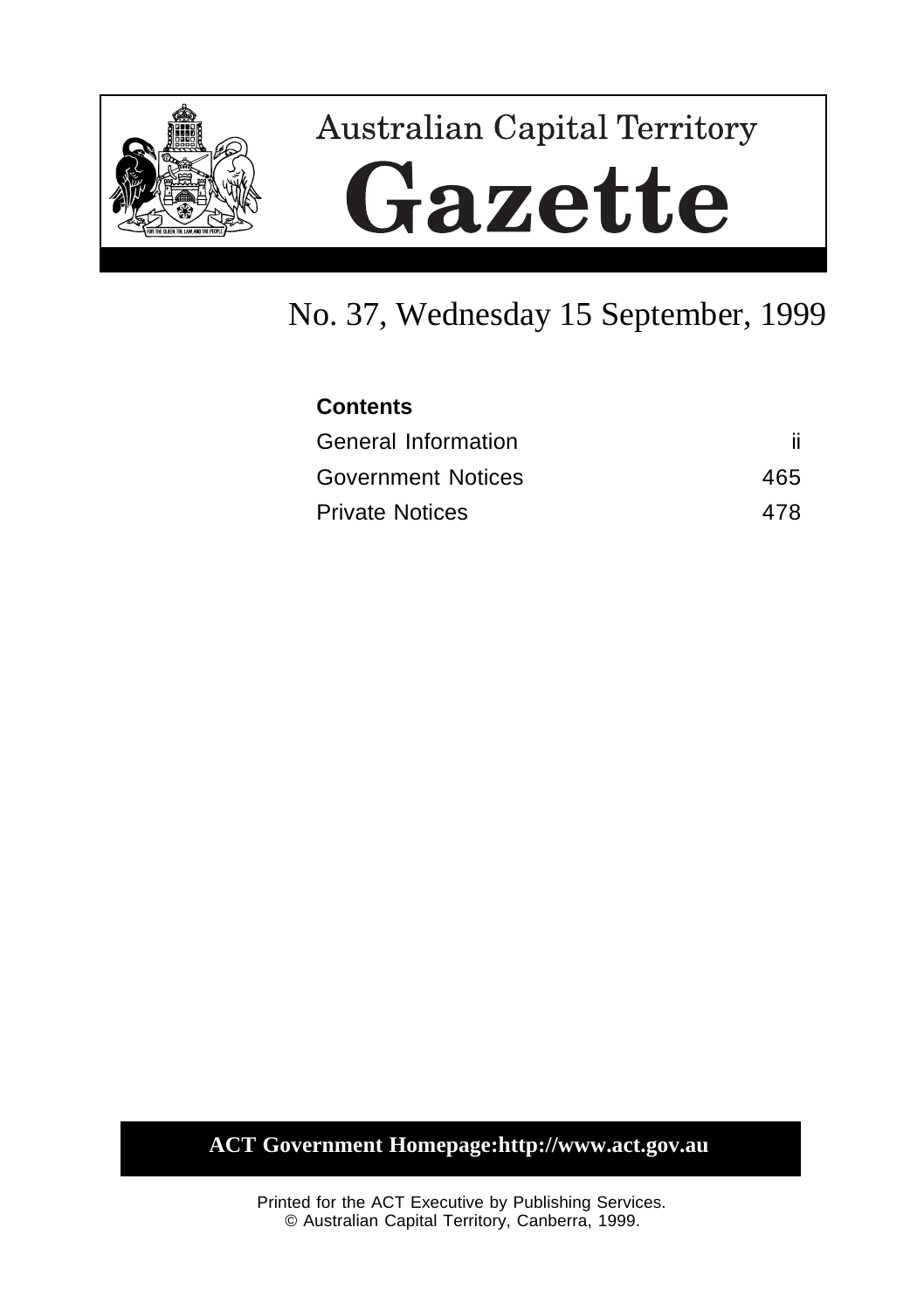## **GENERAL INFORMATION**

#### **ACT GOVERNMENT GAZETTE**

The ACT Government Gazette is published each Wednesday. The sections included in the publication are:

- General Information;
- Government Notices;
- Purchasing and Disposals;
- Invitations to Tender, Quote or Register Interest;
- Contracts arranged, and
- Private Notices

(Australian Public Service notices will continue to appear in the Commonwealth of Australia Gazette).

#### **CONTACT DETAILS**

ACT Gazette Officer Publishing Services GPO Box 158 Canberra ACT 2601

Phone: (02) 6205 0484 Fax: (02) 6205 0266 **e-mail: gazette\_office@dpa.act.gov.au** ACT Gazette Office Level 7, Macarthur House Wattle Street Lyneham 2602

#### **Notices for Publications**

Notices for the Gazette are to be lodged by 12 noon on the Wednesday prior to publication. Notices can be lodged in advance in hard copy or facsimile, by electronic mail or diskette, with a brief message of instruction and a WORD compatible document attachment.

A Gazette Request Form must also be delivered to the Gazette Office, by hand, mail or fax. For copies of this form please telephone the Gazette Office or go to www.act.gov.au/government/reports/pub/gazreq.doc.

Signed notices must be sighted by the Gazette Office before gazettal can proceed.

**Purchasing and Disposal Codes** may be accessed on the ACT Government Website:

www.act.gov.au/government/report/pub/gazette/p&d.pdf. Alternatively, you may obtain a hard copy listing by contacting the gazette office.

#### **Private Notices**

The fee for a private notice is as follows:

• minimum charge \$1.00 per word or \$100.00 whichever is the greater.

Cheques are to be made payable to 'Publishing Services' and are to be forwarded to the Gazette office with a copy of the notice (Either on a PC formatted disk in WORD, or if the notice has already been emailed, a hard copy of the notice) and Gazette Request Form. Payment can be made by EFTPOS (Bankcard, Visa or Mastercard) by telephoning the Gazette Office. Payment must be received before gazettal can proceed.

#### **Purchasing and Subscriptions**

Copies of the ACT Government Gazette may be purchased at a cost of \$5.00 (or \$2.00 for a Special Gazette) from the ACT Government shopfront, Legislation/Gazette sales counter, East Row, Canberra City. Subscriptions to the Gazette maybe arranged through the Gazette Office at a price of \$360.00 (1 July 1999 -30 June 2000) or part thereof, including postage. Refunds will not be given for cancellations. Claims for missing items will be recognised as valid if lodged within 28 days of publication.

#### **Copyright Notice - Australian Capital Territory**

This work is copyright. Apart from any use as permitted under the Copyright Act 1968, no part may be reproduced by any process without written permission from Library and Information Management, Department of Urban Services, ACT Government, GPO Box 249, Civic Square ACT 2608.

#### **Products and Services advertised in this publication are not necessarily endorsed by the ACT Government**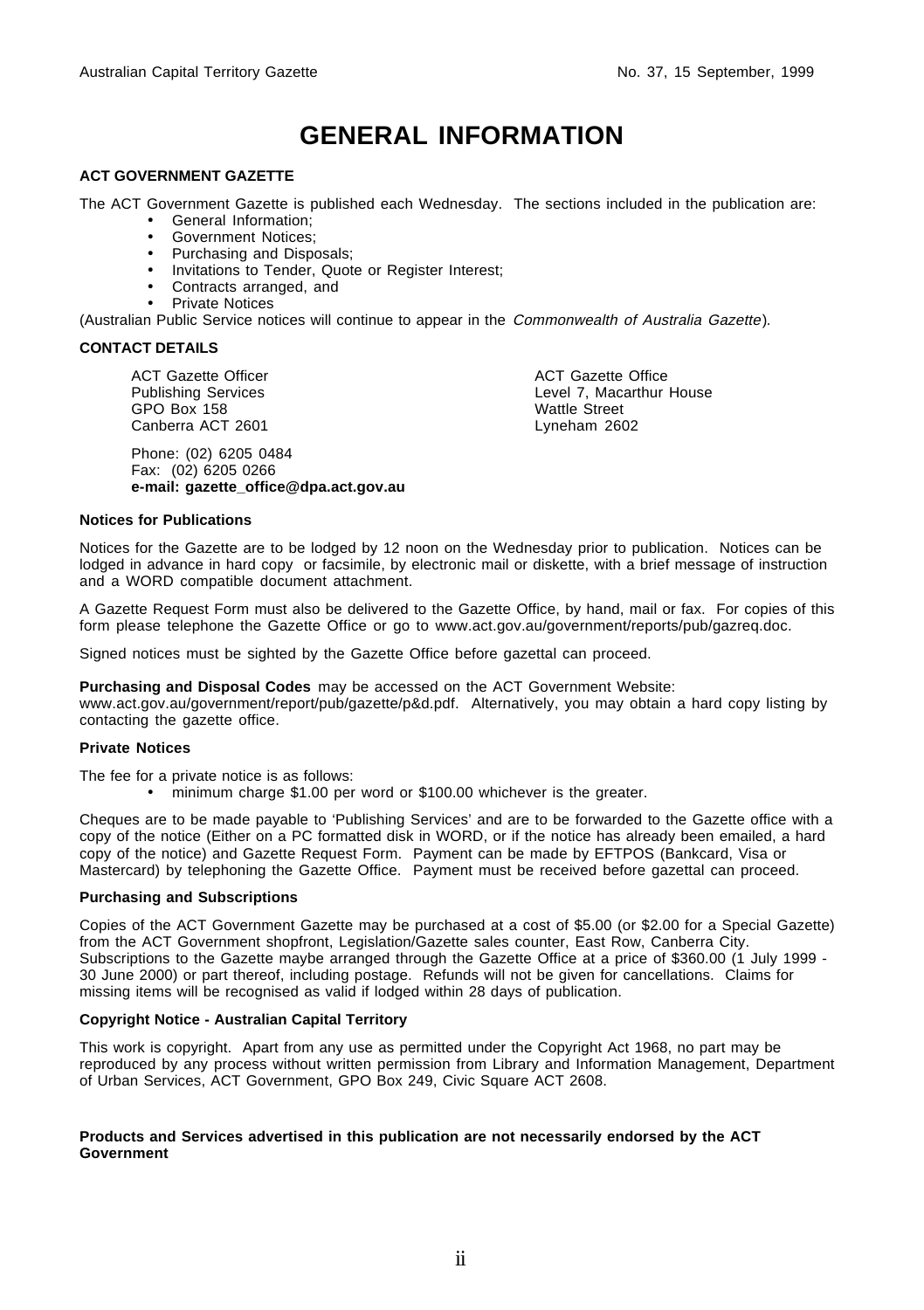## **GOVERNMENT NOTICES**

#### **NOTIFICATION OF THE MAKING OF AN INSTRUMENT**

NOTICE is hereby given that the undermentioned Instrument of the Australian Capital Territory has been made. Copies of the Instrument may be purchased from Publishing Services, Legislation and Sales Counter, ACT Government Shopfront, Corner of City Walk and East Row Canberra City ACT 2601.

| Act under which<br>Instrument made                 | <b>Description of Instrument</b>                                                     | Number and year of<br><b>Instrument</b> |
|----------------------------------------------------|--------------------------------------------------------------------------------------|-----------------------------------------|
| Motor Traffic Act 1936                             | Parking Charges.                                                                     | No. 221 of 1999                         |
| <b>Cultural Facilities</b><br>Corporation Act 1997 | Appointment of Russell Miller<br>as Chair of the Cultural<br>Facilities Corporation. | No. 222 of 1999                         |
| Motor Traffic Act 1936                             | Driver Licence Fees.                                                                 | No. 223 of 1999                         |
| Radiation Act 1983                                 | Determination of Fees.                                                               | No. 224 of 1999                         |

#### **NOTIFICATION OF THE MAKING OF A REGULATION**

NOTICE is hereby given that the undermentioned Regulation of the Australian Capital Territory has been made. Copies of the Regulation may be purchased from Publishing Services, Legislation and Sales Counter, ACT Government Shopfront, Corner of City Walk and East Row, Canberra City ACT 2601.

| Act under which<br><b>Regulation made</b> | <b>Description of Regulation</b>           | Number and year of<br><b>Regulation</b> |
|-------------------------------------------|--------------------------------------------|-----------------------------------------|
| Firearms Act 1996                         | <b>Firearms Regulations</b><br>(Amendment) | No. 17 of 1999                          |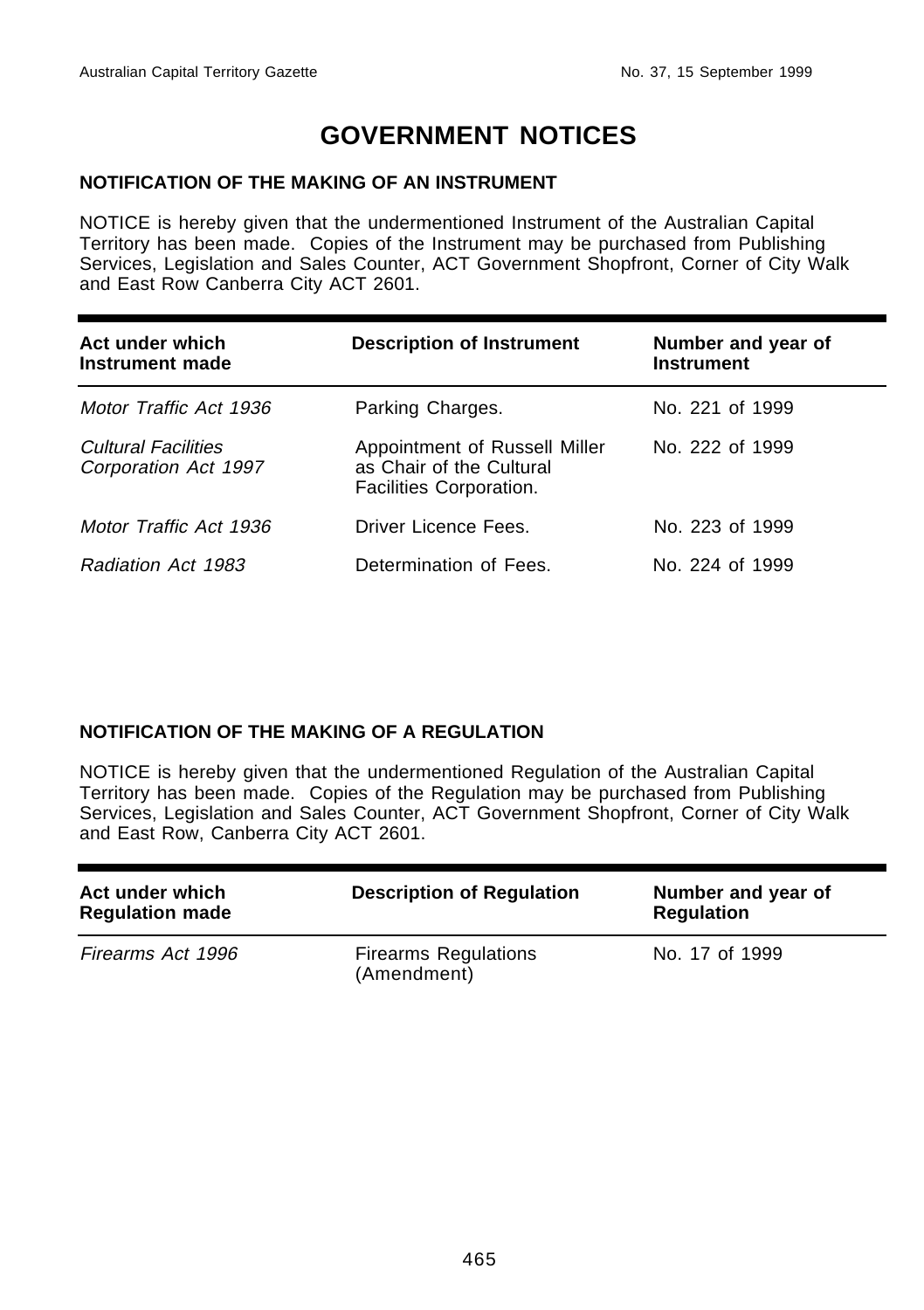#### **AUSTRALIAN CAPITAL TERRITORY**

#### **FIREARMS (AMENDMENT) ACT 1999**

#### **NOTICE OF COMMENCEMENT**

In accordance with subsection 2(2) of the Firearms (Amendment) Act 1999, I fix 1 October 1999, as the date on which the remaining provisions of the Act shall commence.

Date: 1 September 1999

**Gary Humphries MLA ATTORNEY-GENERAL**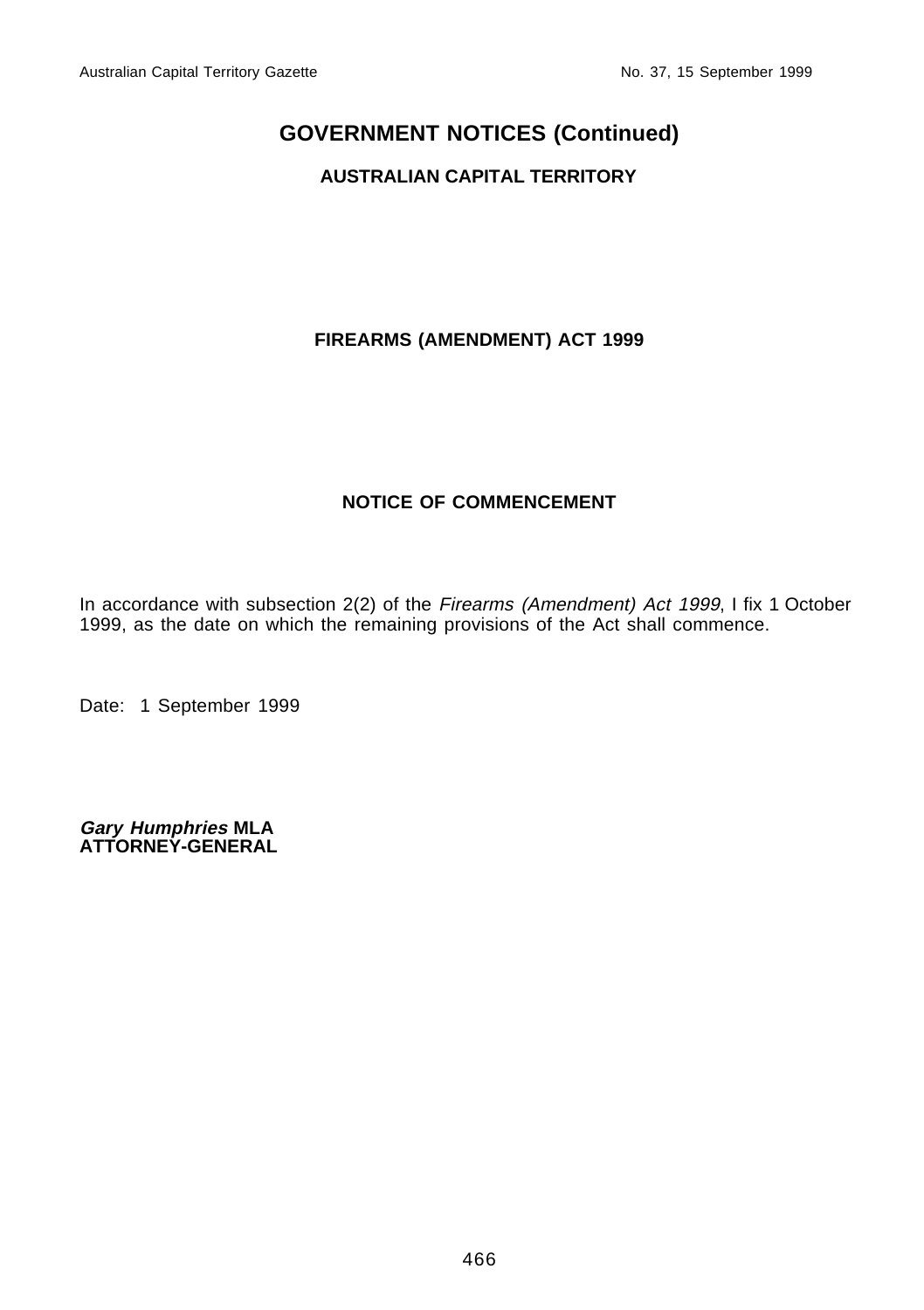

#### **AUSTRALIAN CAPITAL TERRITORY CEMETERIES ACT 1933 APPOINTMENT OF TRUSTEE**

I, **BRENDAN MICHAEL SMYTH**, Minister for Urban Services, in pursuance of Section 6(1) of the Cemeteries Act 1933, hereby appoint

#### **TIMOTHY CHARLES TENCH**

as Chair of the Canberra Public Cemeteries Trust for the period from 19 August 1999 to 18 August 2002.

Dated this Second day of September 1999

**Brendan Smyth**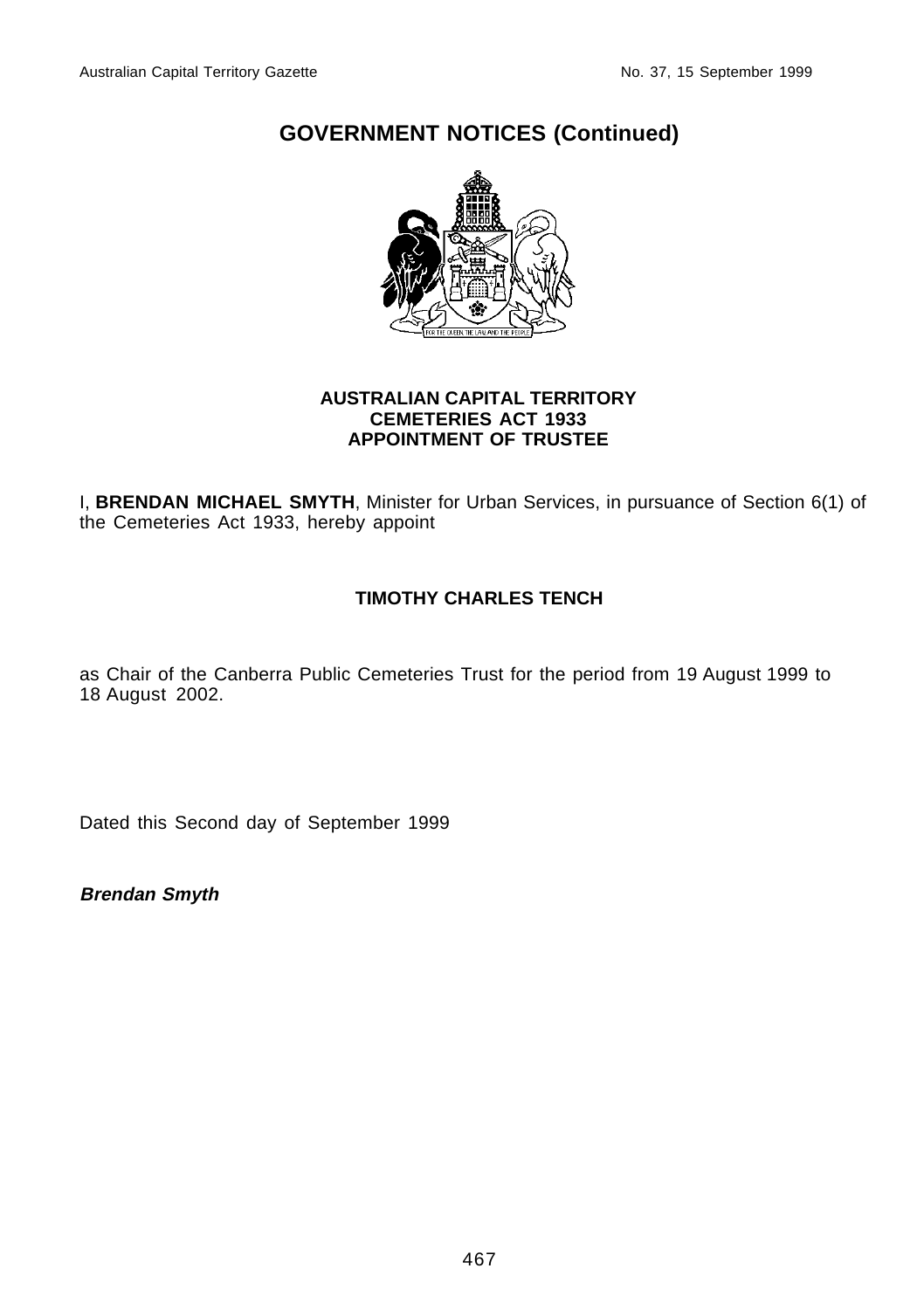#### **Environment ACT**

#### **Environment Protection Act 1997**

#### **Environmental Authorisations**

Notice is hereby given that under Section 49 of the Environment Protection Act 1997 (the Act), environmental authorisations to conduct activities have been granted to the organisations set out below:

CSIRO Entomology Stored Grain Laboratory 
Pest Control 
Pest Control 
Pest Control 
Pest Control 
Clunies Ross St Acton<br>
Pest Control 
Pest Control 
B Beltana Rd Pialligo ACT Tree Surgery Pty Ltd

**Organisation Brief Description of Activity Location**<br>CSIRO Entomology Stored Grain Laboratory Pest Control **CONTY CONTY CONTY CONTY** Clunies Ross St Acton

#### **Annual Review of Environmental Authorisations**

Notice is hereby given that the following environmental authorisations have been reviewed under Section 57 of the Act and the Environment Management Authority decided not to take any action under the Act in respects of these authorisations.

CSIRO Entomology<br>
Canberra Institute of Technology<br>
Use of CFCs and HCFCs<br>
Building A. Havdon Drive E Canberra Institute of Technology **Canberra Institute of Technology** Use of CFCs and HCFCs Building A, Haydon Drive Bruce<br>Mick Ffrench Pty Ltd **Drive Bruce Constant Use of CFCs and HCFCs** Unit 29 Molonglo Mall Fyshwick V A Systems Pty Ltd Use of CFCs and HCFCs 35 Andrew Crescent Calwell

Therapeutic Goods Administration Laboratories Use of CFCs and HCFCs

Peter Tallarida Refrigeration 
Use of CFCs and HCFCs<br>
Spyglass Pty Ltd (Shepherd Ford) 
Use of CFCs and HCFCs

Caldipp Pty Ltd (Slaven Mazda) Use of CFCs and HCFCs<br>
Giralang Service Station<br>
Use of CFCs and HCFCs Delta Air Conditioning & Heating Use of CFCs and HCFCs 45 Tennant Street Fyshwick<br>The Battery Terminal Use of CFCs and HCFCs Uniseman Street Jamison The Battery Terminal The Battery Terminal CHCS Use of CFCs and HCFCs Wiseman Street Jamison<br>
Use of CFCs and HCFCs 41 Meeson Street Chisholm Lyle Simpson **Lyle Simpson**<br>Premier Instruments **All Access 20 Meeson Street China Street China Street China Propose**<br>Use of CFCs and HCFCs Premier Instruments The Use of CFCs and HCFCs 7 Badham Street Dickson<br>Noveau Air Pty Ltd The Use of CFCs and HCFCs 31 Rossarden Street Fishe Mayner & Cochran Pty Ltd Use of CFCs and HCFCs<br>Coolah Refrigeration Coolah Busings and HCFCs 20 ISBN 976-80 Use of CFCs and HCFCs Coolah Refrigeration Use of CFCs and HCFCs 13 Vasey Crescent Campbell Canberra Refrigeration Service **Canberra Referent Constructs** Use of CFCs and HCFCs 13 Duncan Street Torrens<br>Norfolk Maintenance & Electrical Pty Ltd Use of CFCs and HCFCs 35 Bayldon Road Queanbeyan Norfolk Maintenance & Electrical Pty Ltd Use of CFCs and HCFCs<br>Manhos **36 Baylon Road August 25 Baylon Road August 25** Use of CFCs and HCFCs Manhos Manhos (Network of CFCs and HCFCs 1/14 Ipswich Street Fyshwick<br>Varralumla Auto Centre (Network of CHCs and HCFCs 1 Kintore Crescent Yarralumla Capital Air Pty Ltd<br>
Rolfe Motor Corp No 1 (Rolfe Classic) Use of CFCs and HCFCs 2 Botany Street Phillip Rolfe Motor Corp No 1 (Rolfe Classic) Use of CFCs and HCFCs 2 Botany Street Phillip<br>Brian Pollock Motors Pty Ltd Use of CFCs and HCFCs 174 Melrose Drive Phillip Brian Pollock Motors Pty Ltd Use of CFCs and HCFCs<br>
Holt Auto Port Care Phillips Phillips Phillips Phillips Phillips Phillips Phillips Phillips Phillips Phillips P Specialised Tuning Service Neiden-Bach International and Use of CFCs and HCFCs 5 Woodleigh Park Palmerston<br>National Capital Motors Mitsubishi and Use of CFCs and HCFCs 38 Mort Street Braddon National Capital Motors Mitsubishi **National Capital Motors** Mitsubishi **National Capital Motor Street Brades** Use of CFCs and HCFCs National Capital Motors **National Capital Motors Community** Use of CFCs and HCFCs Josephson Street Belconnen<br>
Use of CFCs and HCFCs Josephson Street Belconnen Rolfe Mitsubishi - Mazda **Names and Street Australian Connect Act CFCs** and HCFCs Josephson Street Belconnen<br>Belconnen Auto Electrics **Names and Street Belconnen** Use of CFCs and HCFCs 1 Park Street Belconnen Superior Home Appliance Service 
Use of CFCs and HCFCs
 10 Gerrad Court Charnw<br>
Use of CFCs and HCFCs
 4 Dobinson Place Flynn Colin Suter Appliance Service Collection Subsection Use of CFCs and HCFCs 4 Dobinson Place Flynn<br>Vork International Australia Pty Ltd Collection Use of CFCs and HCFCs 37 Sheppard Street Hume York International Australia Pty Ltd Use of CFCs and HCFCs<br>
Autoco Auto Electrical Australian Street Hume Wee of CFCs and HCFCs Ron Olivero Appliance Repairs<br>
W & L A Howden<br>
W & L A Howden ETS Refrigeration Use of CFCs and HCFCs 20 Molonglo Mall Fyshwick

**Organisation** Brief Description of **Activity**<br>Use of CFCs and HCFCs

**Location**

Use of CFCs and HCFCs Unit 29 Molonglo Mall Fyshwick<br>Use of CFCs and HCFCs 35 Andrew Crescent Calwell Tuggeranong Auto Electrics Use of CFCs and HCFCs Cnr Soward Way & Scollay Street Tuggeranong<br>136 Narrabundah Lane Symonston<br>180 Govder Street Narrabundah Cnr Cohen & Josephson Streets **Belconnen**<br>152 Melrose Drive Phillip Use of CFCs and HCFCs Canopus Crescent Giralang<br>Use of CFCs and HCFCs 45 Tennant Street Fyshwick Use of CFCs and HCFCs 31 Rossarden Street Fisher<br>Use of CFCs and HCFCs 20 Isa Street Fyshwick Use of CFCs and HCFCs 1 Kintore Crescent Yarralumla<br>Use of CFCs and HCFCs 3 Barrier Street Fyshwick Use of CFCs and HCFCs 62 Beaurepaire Crescent Holt<br>Use of CFCs and HCFCs 20 Grenville Court Phillip Use of CFCs and HCFCs 1 Park Street Belconnen<br>Use of CFCs and HCFCs 10 Gerrad Court Charnwood Use of CFCs and HCFCs 2/5-19 Salamander Court Phillip<br>Use of CFCs and HCFCs 8 Tobin Place Holder 163 Heagney Crescent Chisholm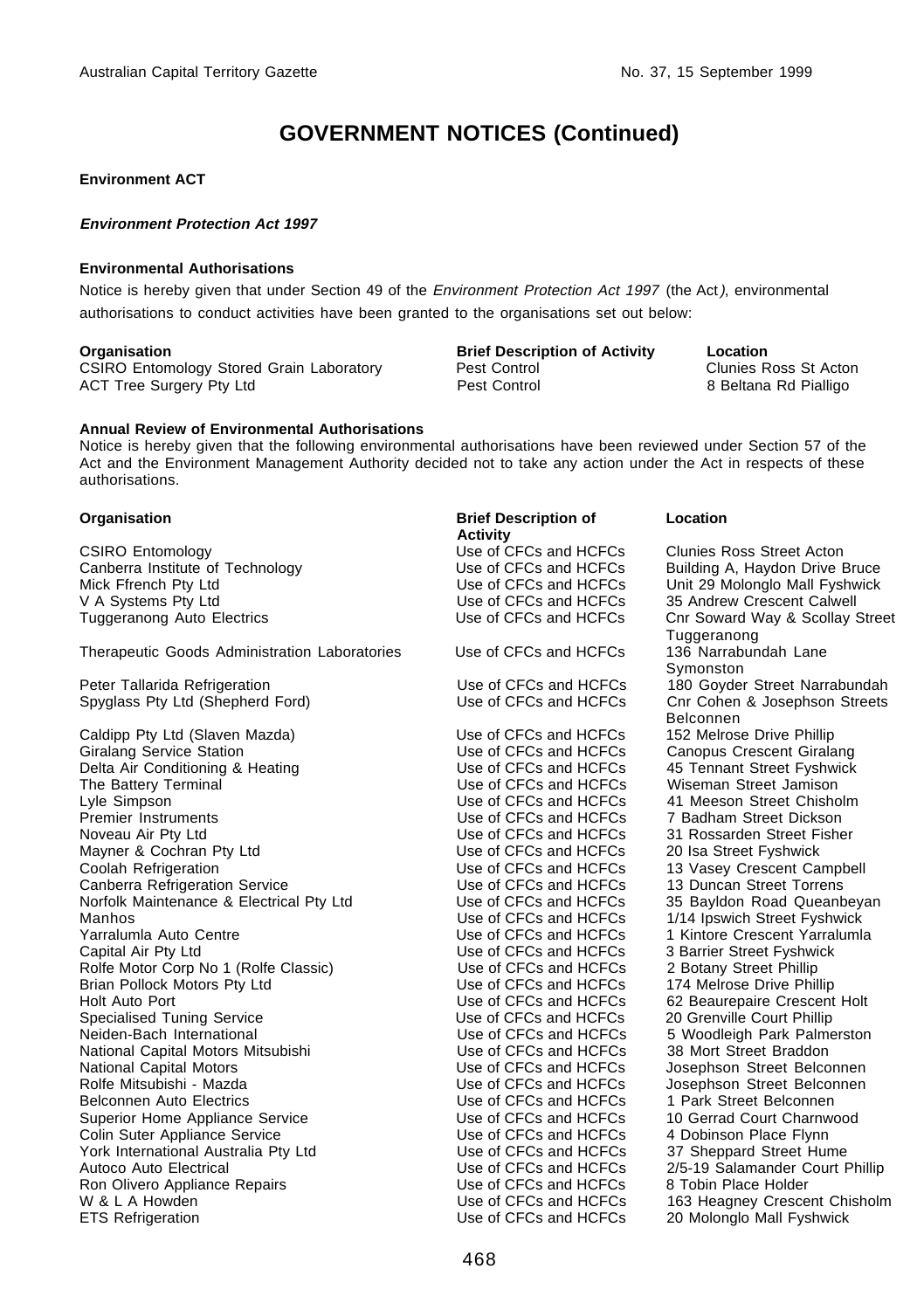Canberra Star Motors Pty Ltd

Greg Bishop<br>
Greg Bishop Coatt Evatt<br>
ACT Airconditioning & Refrigeration Services Use of CFCs and HCFCs 23 Sturt Avenue Narrabundah ACT Airconditioning & Refrigeration Services Use of CFCs and HCFCs 23 Sturt Avenue Narra<br>Canberra Smash Repairs Pty Ltd Use of CFCs and HCFCs 15 Isa Street Fyshwick Canberra Smash Repairs Pty Ltd Use of CFCs and HCFCs<br>
A Fischer Electrics Pty Ltd Use of CFCs and HCFCs A Fischer Electrics Pty Ltd<br>
Environ Mechanical Services<br>
Use of CFCs and HCFCs 61 Tennant Street Fyshwic Lennock Phillip Pty Ltd **Lennock Phillip Pty Ltd** Use of CFCs and HCFCs 150 Melrose Drive Phillip<br>Use of CFCs and HCFCs 31 Lvell Street Fyshwick Weston Auto Centre Pty Ltd 
Use of CFCs and HCFCs

Use of CFCs and HCFCs

Use of CFCs and HCFCs

Use of CFCs and HCFCs

1 Josephson Street Belconn
Use of CFCs and HCFCs

1 Josephson Street Belconn
Use of CFCs and HCFCs

1 Canberra Toyota<br>
Use of CFCs and HCFCs 1 Josephson Street Belconnen<br>
Use of CFCs and HCFCs 105 Beaurepaire Crescent Holt Starmex Pty Ltd **Container Community Container Container** Use of CFCs and HCFCs 105 Beaurepaire Crescent Holt Use of CFCs and HCFCs 27 Kembla Street Fyshwick Australian Sports Commission **Commission** Use of CFCs and HCFCs Leverrier Crescent Bruce<br>Belconnen Automotive Repair Services **Bruce CLACK USE 1989** Use of CFCs and HCFCs 74 Grimwade Street Mitchell Belconnen Automotive Repair Services Use of CFCs and HCFCs<br>The Engineering Group Pty Ltd Use of CFCs and HCFCs

Commonwealth Motors Pty Ltd Commonwealth Motors Pty Ltd Use of CFCs and HCFCs 158 Melrose Drive Philip<br>Use of CFCs and HCFCs 23 Altree Court Phillip Lee & Thomas **Lee A** Thomas **Court Phillip Executes**<br>
Use of CFCs and HCFCs Honeywell **Honeywell** Use of CFCs and HCFCs 69 Tennant Street Fyshwick<br>Carvolth Refrigeration **Carvolth Refrigeration** Use of CFCs and HCFCs 504 Norton Road Wamboin Ikes Motors Pty Ltd **International Community Community** Use of CFCs and HCFCs T/2 124 Melrose Drive Phillip<br>Use of CFCs and HCFCs Australian National University

A Class Appliance Ptv Ltd **USE 2006** Use of CFCs and HCFCs 1 Tanderra Crescent Ngunnawal Research School of Biological Studies Use of CFCs and HCFCs Biology Road Acton<br>Use of CFCs and HCFCs 1, 10-12 Kembla Co Kimaire **Vane 1, 10-12 Kembla Court Mitchell**<br>Gerry Van Der Waal Refrigeration Maintenance & Use of CFCs and HCFCs 123 McKillop Circuit Kambah Gerry Van Der Waal Refrigeration Maintenance & **Engineering**<br>Spence Auto Electrics

Scuderia Veloce Motors ACT Pty Ltd Use of CFCs and HCFCs 29 Botany Street Phillip<br>
Proactive Airconditioning Pty Ltd Use of CFCs and HCFCs 84 Barrier Street Fyshwick Proactive Airconditioning Pty Ltd 
Use of CFCs and HCFCs
 84 Barrier Street Fyshwick

Premier Appliance Service (ACT) Pty Ltd
Use of CFCs and HCFCs
38 Kembla Street Fyshwick Premier Appliance Service (ACT) Pty Ltd Use of CFCs and HCFCs<br>Mal's Refrigeration Service Carry Chembra Street Fysher Fysher Creet Muse of CFCs and HCFCs Canberra Deep Space Communication Complex Use of CFCs and HCFCs<br>King Air Pty Ltd<br>Use of CFCs and HCFCs King Air Pty Ltd Use of CFCs and HCFCs Unit 3, 17 Lyell Street Fyshwick Trane Australia **Trane Australia** Use of CFCs and HCFCs 176 Gladstone Street Fyshwick<br>City Centre Auto Electrical Pty Ltd **Network Use of CFCs and HCFCs** 32 Mort Street Braddon City Centre Auto Electrical Pty Ltd Use of CFCs and HCFCs 32 Mort Street Braddon John James Memorial Hospital Ltd Use of CFCs<br>James Hunt Deat Control James Hunt 1991 Control Pest Control 1991 Po Box 1234 Queanbeyan<br>
Pest Control Po Box 1249 Fyshwick Capital Pest Control Pty Ltd<br>
AAA Bird Control Services 
and Pest Control Pest Control AAA Bird Control Services Pest Control PO Box 41 Chester Hill NSW

**Organisation Brief Description of Activity** Riley's Refrigeration **Nation State State State Price Contracts** Use of CFCs and HCFCs 2 Bale Place Richardson<br>
Use of CFCs and HCFCs Cur Albany & Collie Stree Use of CFCs and HCFCs

#### **Location**

Cnr Albany & Collie Streets Fyshwick Ecowise Services Limited **Exercise 20** Use of CFCs and HCFCs 93 Tennant Street Fyshwick<br>
Use of CFCs and HCFCs 70 Townsville Street Fyshwic Use of CFCs and HCFCs 70 Townsville Street Fyshwick<br>Use of CFCs and HCFCs Cnr Albany & Collie Streets Fyshwick<br>4 Kellway Street Evatt Use of CFCs and HCFCs 61 Tennant Street Fyshwick<br>Use of CFCs and HCFCs 150 Melrose Drive Phillip Use of CFCs and HCFCs 27 Kembla Street Fyshwick<br>Use of CFCs and HCFCs Leverrier Crescent Bruce Unit 3, 49-51 Wollongong Street Fyshwick<br>158 Melrose Drive Phillip Use of CFCs and HCFCs 504 Norton Road Wamboin NSW<br>Use of CFCs and HCFCs 7/2 124 Melrose Drive Phillip **Australian National University** Acton 123 McKillop Circuit Kambah Use of CFCs and HCFCs Mobil Spence, Clarey Crescent Spence<br>29 Botany Street Phillip Use of CFCs and HCFCs 28 The Crescent Queanbeyan<br>Use of CFCs and HCFCs Paddy's River Road Tharwa

Under Section 135 of the Act, an application may be made to the Administrative Appeals Tribunal for a review of these decisions. The Administrative Appeals Tribunal can be contacted on telephone 6217 4277.

Copies of environmental authorisations and review documents are available for public inspection, during business hours, at the office of the Environment Management Authority, Level 2, South Wing, Macarthur House, Wattle Street Lyneham ACT.

Dated the 7th day of September 1999 Environment Management Authority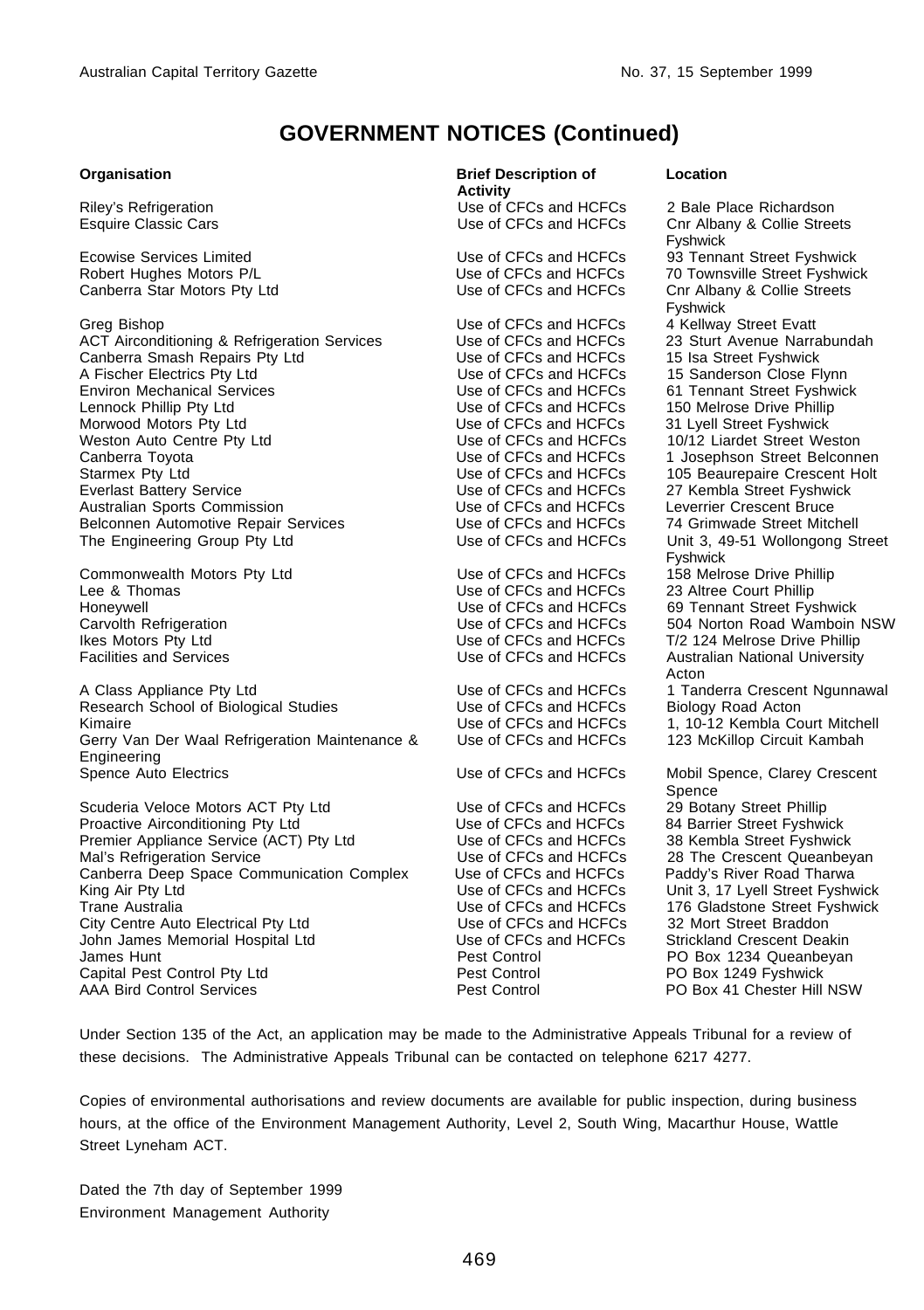#### **AUSTRALIAN CAPITAL TERRITORY**

#### **LAND (PLANNING AND ENVIRONMENT) ACT 1991**

#### **NOTICE**

The ACT Executive, pursuant to paragraph 26(1)(a) of the Land (Planning and Environment) Act 1991 approved on 13 July 1999:

#### • **Variation to the Territory Plan No.117 entitled Heritage Places Register.**

In accordance with subsection 29(1) of the Land (Planning and Environment) Act 1991 the Plan Variation was tabled before the Legislative Assembly and had not been disallowed or deemed to be disallowed as at 2 September 1999.

Now therefore pursuant to subsection 29(6) of the Land (Planning and Environment) Act 1991, I specify that the date of commencement of Variation No.117 to the Territory Plan will be 15 September 1999.

Copies of Variation No.117 to the Territory Plan:

- are available for inspection at libraries of the ACT Government Library Service at Belconnen, Civic, Dickson, Erindale, Kingston, Kippax, Tuggeranong and Woden during normal opening hours;
- are available free of charge at the Shopfront, Dame Pattie Menzies House, 16 Challis Street, Dickson during normal office hours; and
- are available for inspection on the PALM Website at: **http://www.palm.act.gov.au/tplan**

Brendan Smyth

Minister for Urban Services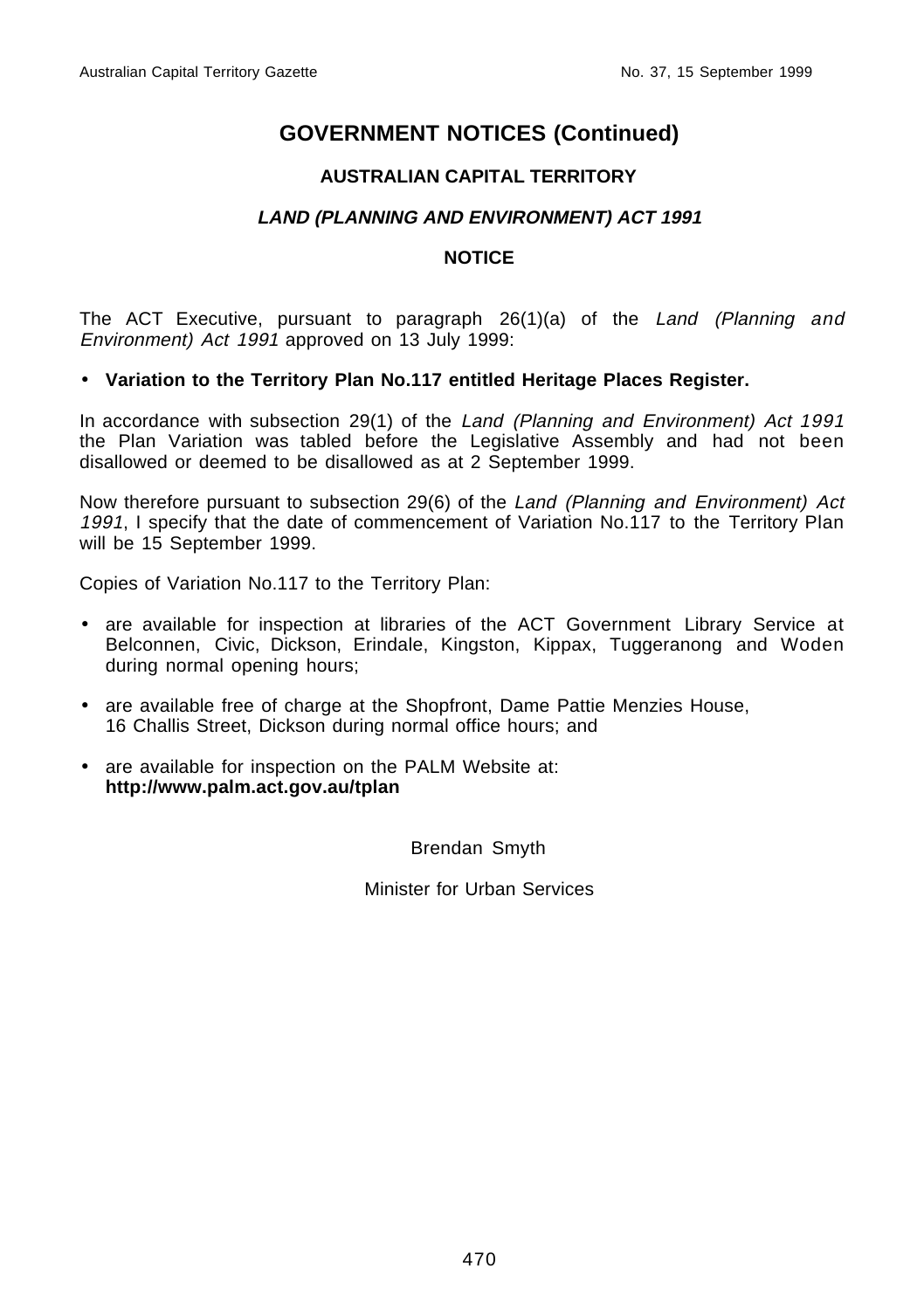#### **AUSTRALIAN CAPITAL TERRITORY**

#### **GUNGAHLIN DEVELOPMENT AUTHORITY ACT 1996**

#### **INSTRUMENT OF APPOINTMENT**

Pursuant to Section 16 of the Gungahlin Development Authority Act 1996 I **APPOINT Lawrence Willett** AO to be Chairperson and **Alan Scandrett** to be Deputy Chairperson of the Gungahlin Development Authority with effect from 1 July 1999.

Dated this Thirty-first day of August 1999.

**Gary Humphries** Treasurer

#### **EXPLANATORY STATEMENT**

The Gungahlin Development Authority Act 1996 (Section 16) provides for the appointment of a Chairperson and Deputy Chairperson of the Gungahlin Development Authority.

The instrument appoints Lawrence Willett AO as Chairperson and Alan Scandrett as Deputy Chairperson of the Gungahlin Development Authority.

The appointment takes effect from 1 July 1999.

Under the requirements of the Statutory Appointments Act 1994, consultation on the appointments has been undertaken with the Standing Committee for the Chief Minister's Portfolio. Mr Ted Quinlan MLA, Chair of the Committee, advised on 20 August 1999 that the Committee had been adequately consulted about the appointments.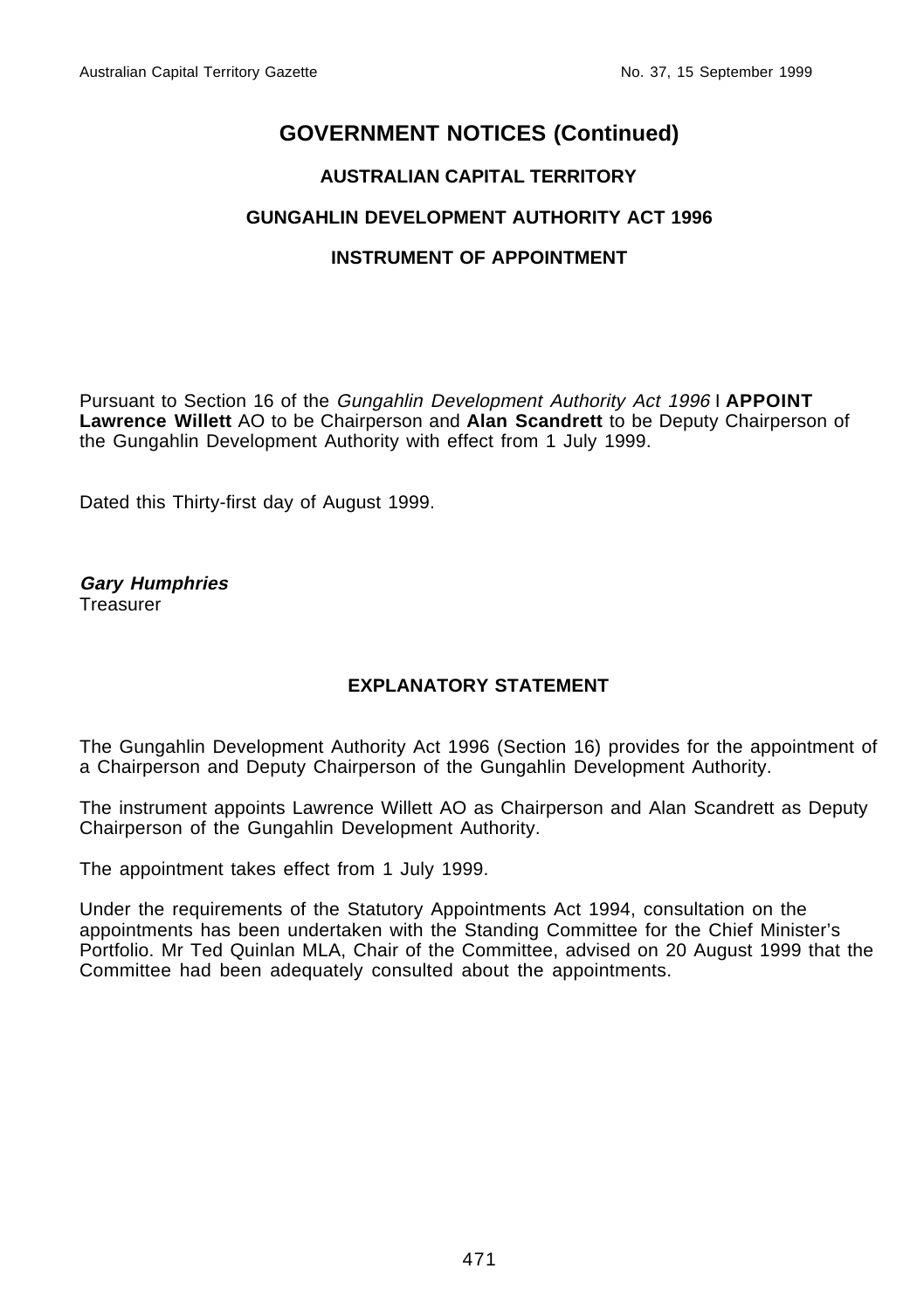#### **AUSTRALIAN CAPITAL TERRITORY**

#### **GUNGAHLIN DEVELOPMENT AUTHORITY ACT 1996**

#### **INSTRUMENT OF APPOINTMENT**

Pursuant to Section 14 of the Gungahlin Development Authority Act 1996, I **APPOINT** the members set out in the schedule hereunder to the Gungahlin Development Authority for a term as specified in the schedule with effect from 1 July 1999.

Dated this Thirty-first day of August 1999.

#### **Gary Humphries**

**Treasurer** 

#### **SCHEDULE**

| <b>Member</b>       | <b>Basis of Appointment</b>                                                                                                                                                                                                   | Period of<br><b>Appointment</b> |
|---------------------|-------------------------------------------------------------------------------------------------------------------------------------------------------------------------------------------------------------------------------|---------------------------------|
| Lawrence Willett AO | a person with expertise relevant to the<br>management and operations of the<br>Authority.                                                                                                                                     | 3 years                         |
| Alan Scandrett      | a person with expertise in the property<br>development industry who has no<br>connection with, or any direct or indirect<br>pecuniary interest in, any land, or any<br>activity carried on, in the Gungahlin Central<br>Area. | 2 years                         |
| Michael Cullen      | a person with expertise in the retail trade<br>industry who has no connection with, or<br>any direct or indirect pecuniary interest in,<br>any land, or any activity carried on, in the<br>Gungahlin Central Area.            | 2 years                         |
| Peter Cullen        | a person with expertise in environment<br>protection                                                                                                                                                                          | 1 year                          |
| Helen Lochhead      | a person with expertise in urban planning<br>and design.                                                                                                                                                                      | 1 year                          |
| Lynette McDonald    | a person with expertise in the provision of<br>community facilities                                                                                                                                                           | 2 years                         |
| Jennifer Morison    | a person with expertise in the finance<br>industry who has no connection with, or<br>any direct or indirect pecuniary interest in,<br>any land, or any activity carried on, in the<br>Gungahlin Central Area.                 | 3 years                         |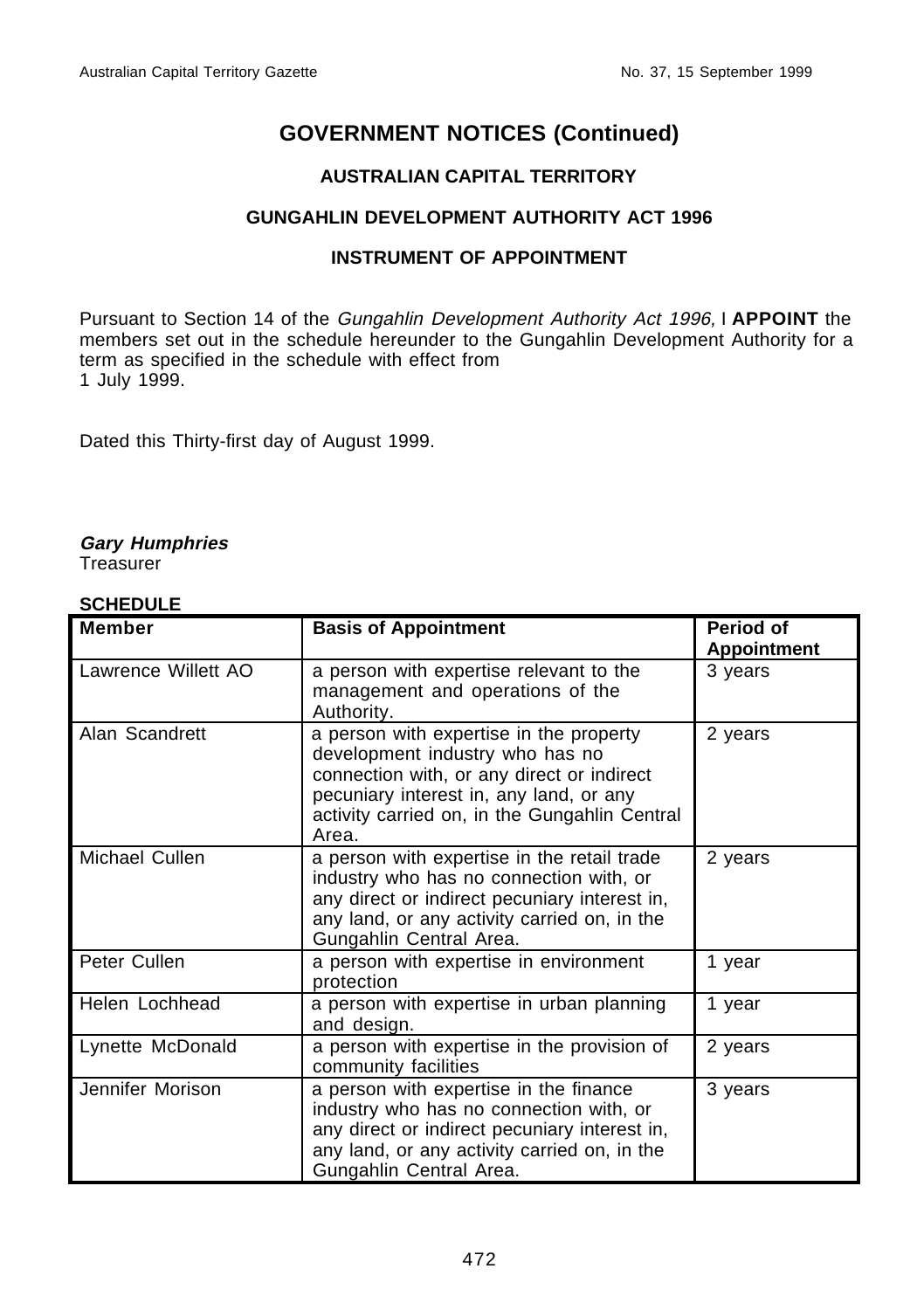| Anne Windsor       | a resident of Gungahlin who is, familiar with<br>the diversity of interests of residents of the<br>Territory.                                                                     | 1 year  |
|--------------------|-----------------------------------------------------------------------------------------------------------------------------------------------------------------------------------|---------|
| <b>Mick Lilley</b> | a person performing the duties of an<br>Executive Officer in the Australian Capital<br><b>Territory Public Service</b>                                                            | 3 years |
| Anne McGrath       | the Chief Executive Officer for the Authority                                                                                                                                     | 3 years |
| Alan Thompson      | a person performing the duties of an<br>Executive Officer in the Australian Capital<br><b>Territory Public Service</b>                                                            | 3 years |
| lan Ruecroft       | a resident of Gungahlin who is familiar with<br>the diversity of interests of Gungahlin,<br>being a person nominated by the<br><b>Gungahlin Community Council</b><br>Incorporated | 3 years |

#### **EXPLANATORY STATEMENT**

The Gungahlin Development Authority Act 1996 (Section 14) provides for the appointment of members to the Gungahlin Development Authority. Section 15 of the Act provides that a member may hold office for a period not exceeding three years.

The instrument appoints Lawrence Willett AO, Alan Scandrett, Michael Cullen, Peter Cullen, Helen Lochhead, Lynette McDonald, Jennifer Morison, Anne Windsor, Mick Lilley, Anne McGrath, Alan Thompson and Ian Ruecroft.

The appointments take effect from 1 July 1999 for a term specified in the instrument.

Under the requirements of the Statutory Appointments Act 1994, consultation has been undertaken with the Standing Committee for the Chief Minister's Portfolio. Mr Ted Quinlan MLA, Chair of the Committee, advised on 20 August 1999 that the Committee had been adequately consulted about the appointments.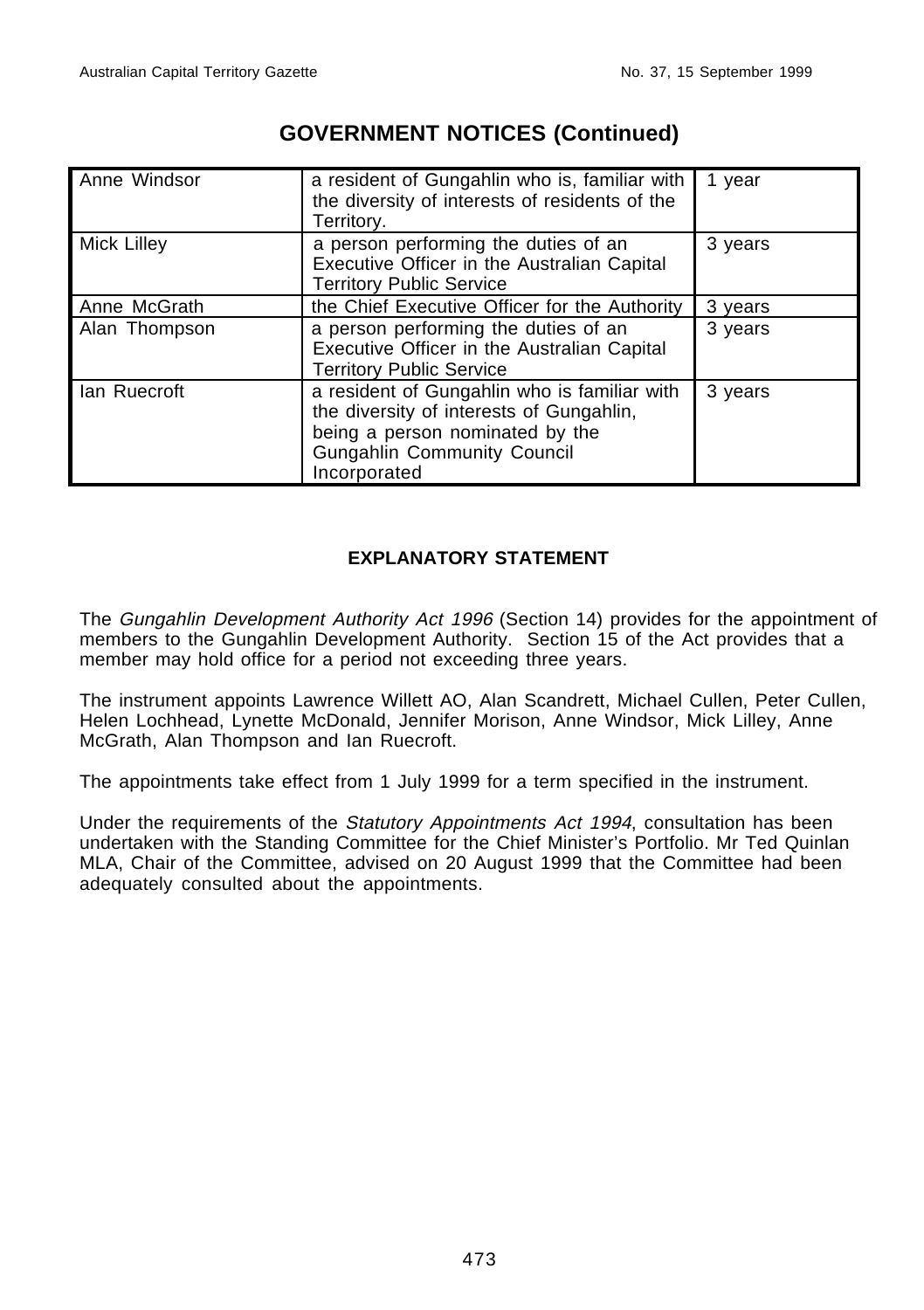#### **AUSTRALIAN CAPITAL TERRITORY**

#### **PERIODIC DETENTION ACT 1995**

#### **AUTHORISATION**

**UNDER** Section 38 of the Periodic Detention Act 1995 (the Act) **I authorise:**

#### **Jane McCarthy**

being a person who has completed the approved course:

Course of instruction in the implementation of correct work routines for urine testing and other medical procedures provided by the Periodic Detention Centre, Australian Capital Territory

to my satisfaction, to carry out a test prescribed under subsection 23(1) of the Act to determine whether a drug is present in the body of a detainee.

Date: 6<sup>th</sup> September 1999

**JAMES RYAN DIRECTOR OF CORRECTIVE SERVICES**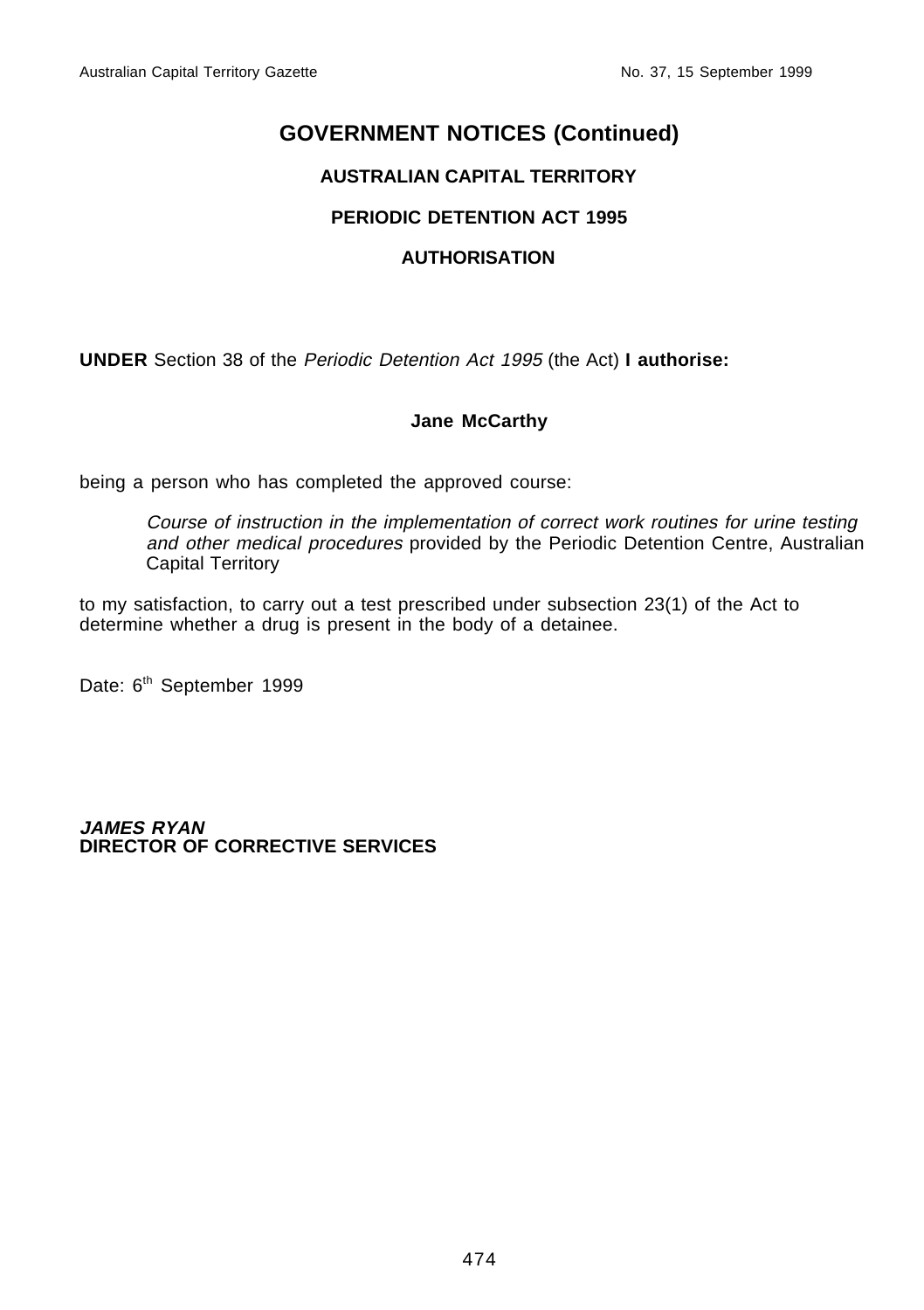#### **AUSTRALIAN CAPITAL TERRITORY**

#### **PERIODIC DETENTION ACT 1995**

#### **AUTHORISATION**

**UNDER** Section 38 of the Periodic Detention Act 1995 (the Act) **I authorise:**

#### **Jane McCarthy**

being a person who has completed the approved course:

Course of instruction in use of Model DS-190 Dual Screener Alcomaster provided by the Australian Federal Police

to my satisfaction, to carry out a test prescribed under subsection 23(1) of the Act to determine whether alcohol is present in the blood of a detainee and, if so, the concentration of alcohol in the detainee's blood.

Date: 6<sup>th</sup> September 1999

**JAMES RYAN DIRECTOR OF CORRECTIVE SERVICES**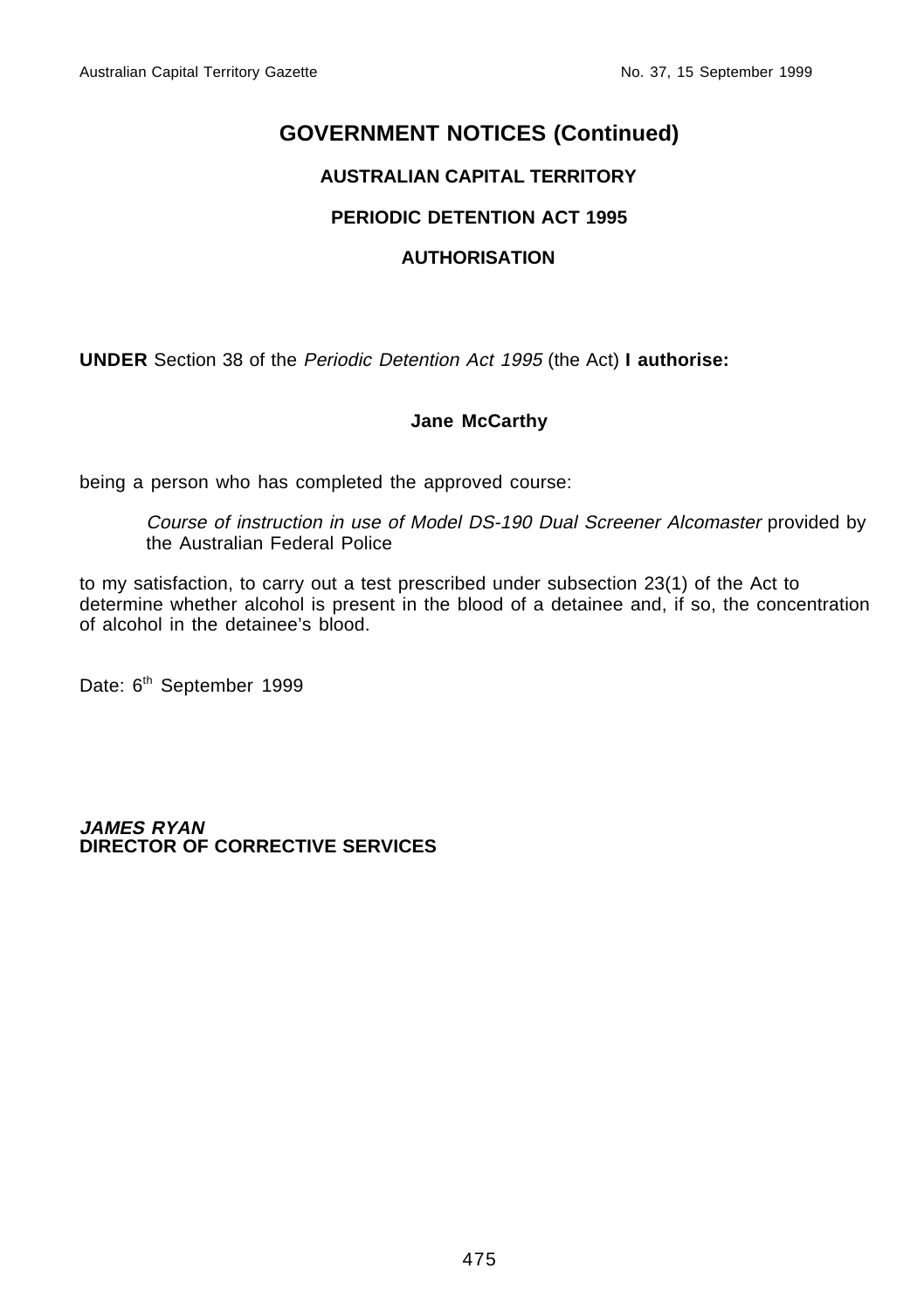#### **AUSTRALIAN CAPITAL TERRITORY**

#### **PERIODIC DETENTION ACT 1995**

#### **REVOCATION OF AUTHORITY**

**UNDER** Section 38 of the Periodic Detention Act 1995 (the Act) **I revoke** the authority of**:**

#### **Natalie Dellamarta**

Published in the Gazette No. S190 of 2 August 1996

to carry out the tests prescribed under subsection 23(1) of the Act to determine whether a drug or alcohol is present in the body of a detainee.

Date: 6<sup>th</sup> September 1999

**JAMES RYAN DIRECTOR OF CORRECTIVE SERVICES**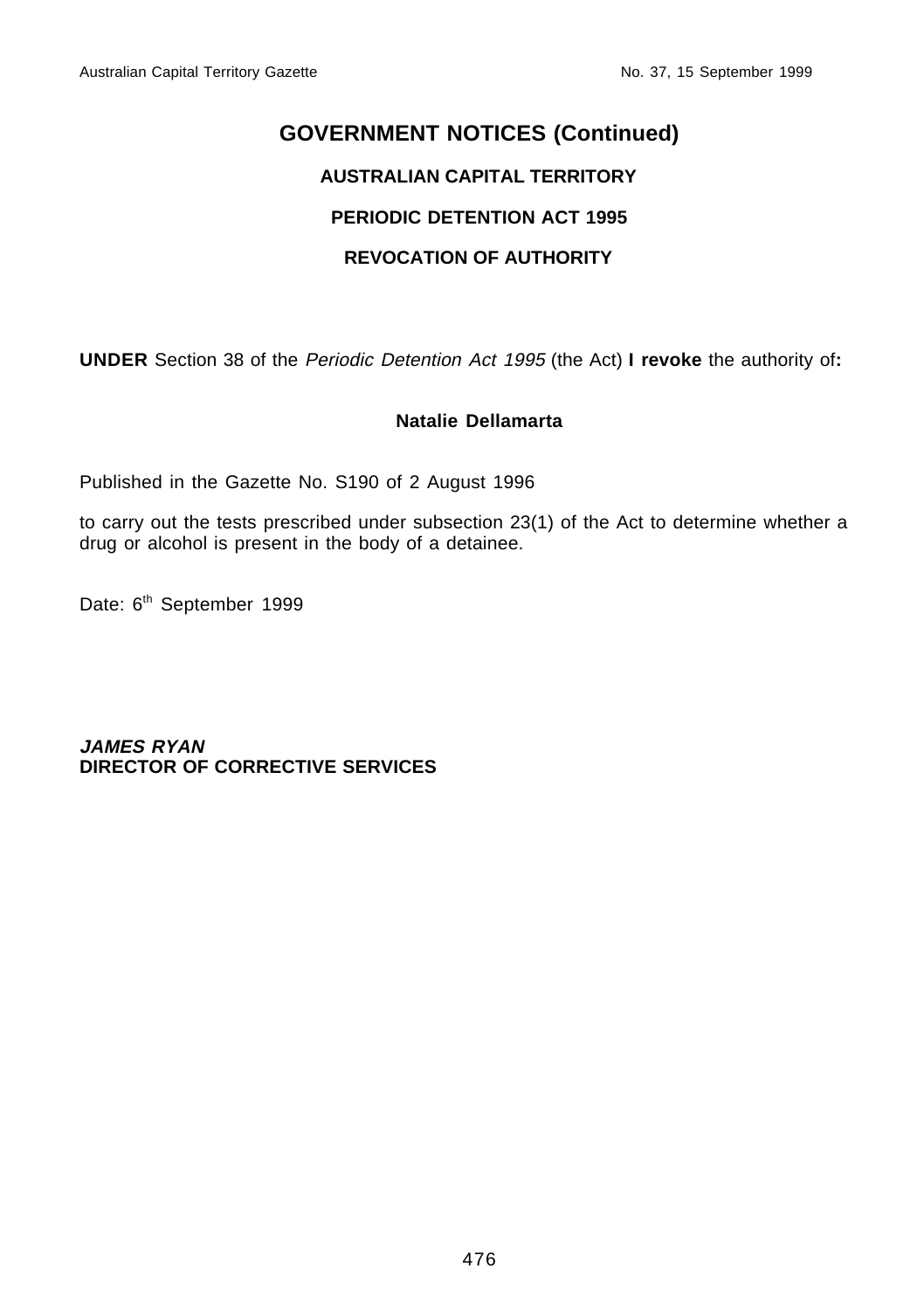

#### AUSTRALIAN CAPITAL TERRITORY

#### Electoral Act 1992

#### Instrument of Appointment

Pursuant to subsection 30(1) of the Electoral Act 1992, the Executive of the Australian Capital Territory hereby appoints:

#### **Phillip Charles Green**

as the Acting Electoral Commissioner until 23 November 1999.

Dated 1 September 1999

**Gary Humphries Michael Moore**

Minister

#### Explanatory Statement to Instrument

The *Electoral Act 1992* ("the Act") provides for the election of Members to the Legislative Assembly and related matters.

Subsection 30(1) of the Act states that the executive may, by instrument, appoint a person to act as the Electoral Commissioner.

This instrument appoints Mr Phillip Charles Green as the Acting Electoral Commissioner of the Australian Capital Territory until 23 November 1999.